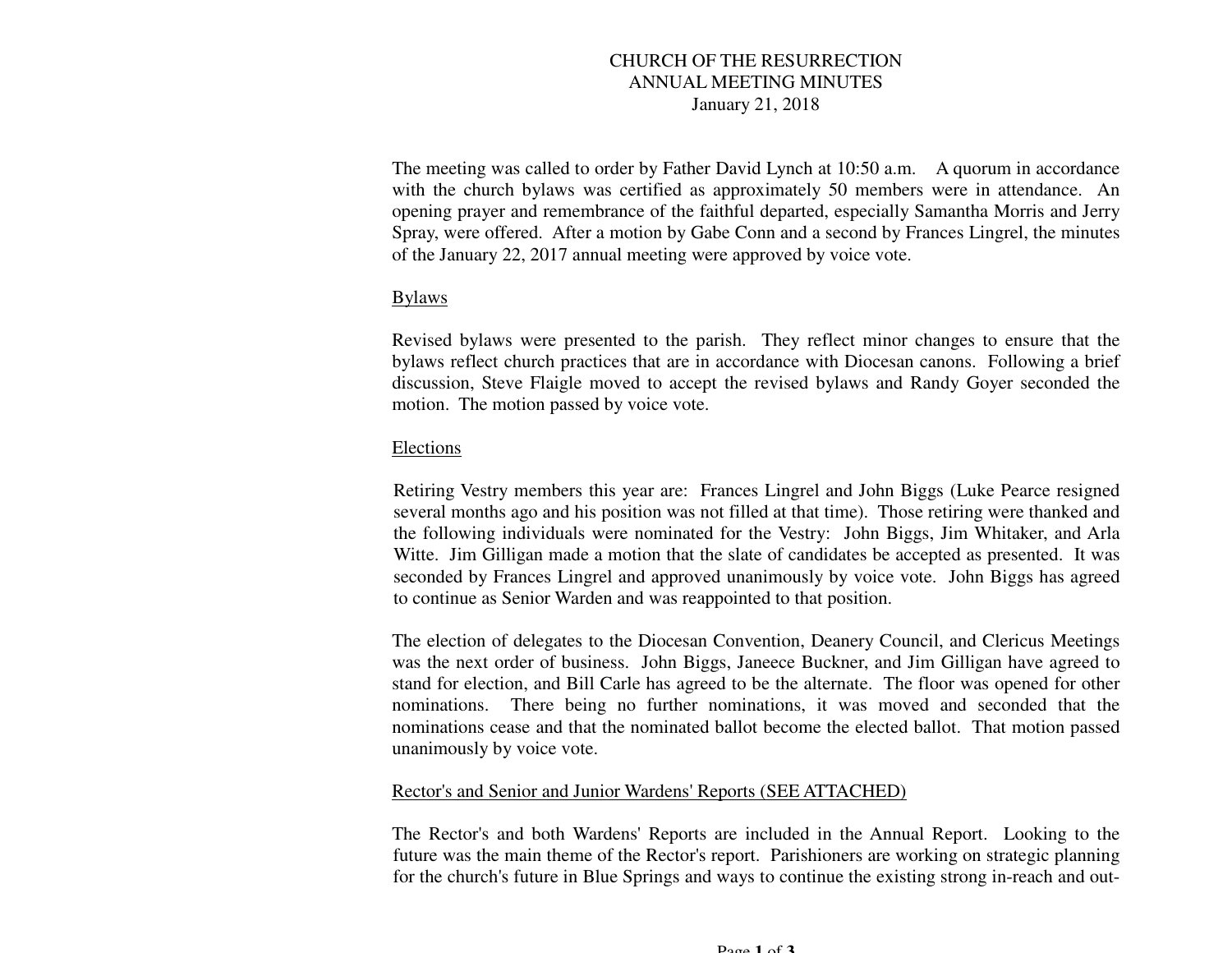reach efforts. Expansion of the narthex continues to be on the agenda and a possible additional weekly service is being discussed. A positive attitude about who we are and where we can go was stressed.

The Senior Warden introduced and thanked the 2017 Vestry members and expressed appreciation to Fr. David, Bill Carle, Elaine and Jim Gilligan, and Les Woodward for their continuing and daily support.

Les Woodward indicated that the Junior Warden's report is contained in the annual report booklet.

### Stewardship Report (SEE ATTACHED)

Stewardship efforts reflect results that are slightly down. The 2018 pledges total \$147,566 through today; that is down from last year. There were 49 pledges averaging about \$3,000. There were 3 new pledges but 8 dropped pledges.

### 2017 Financial Statements and 2018 Budget (SEE ATTACHED)

The treasurer went through the 2017 financial statements. Revenues, including over \$24,000 in 2018 pledge prepayments, totaled over \$190,000. Expenses were \$160,000 and included payment of only \$14,621 of the over \$23,000 Diocesan assessment. Total expenses were nearly precisely on-budget; the only non-assessment expense categories more than \$500 over budget were music (\$1,692 over) and grounds/parking lot (\$572 over). Permanently restricted fund balances (Columbarium and Memorial Garden) totaled \$14,000 at year end. The Flower Fund totaled \$14,000, the Memorials and Gifts fund was \$10,000, Outreach and Parish Organizations each totaled \$5,000, the Rector's Discretionary fund totaled \$2,000, and all other funds totaled \$8,000.

The proposed 2018 budget looks very much like the 2017 one in terms of expenses. The reduction in revenues expected in 2018 is being balanced by a proposed further reduction in the Diocesan assessment payment. The 2018 assessment is \$23,190 and the proposed payment is \$10,000.

#### New Business

A new Strategic Planning Committee is thinking through possible changes that may occur in the church structure and/or operations. A report to help plan for the future will be made to the Vestry.